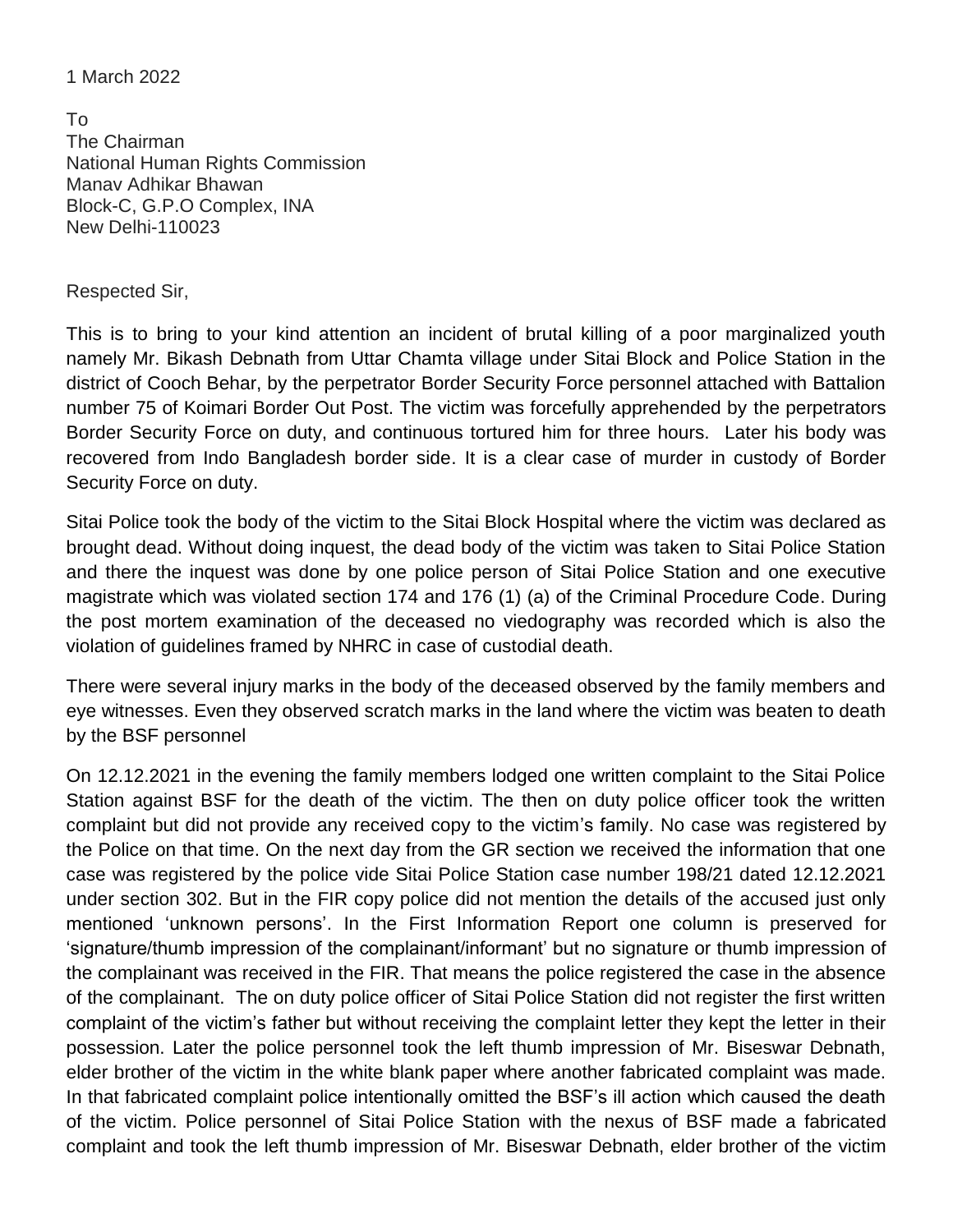who is an illiterate person. This violates section 154 of the Code of Criminal Procedure and apex court guidelines in the case of Lalita Kumari vs. State of Uttar Pradesh [WP (Crl.) 68 of 2008] which clearly states that immediate registration of First Information Report is mandatory under section 154 of the Code of Criminal Procedure if the information discloses commission of a cognizable offence and provide the copy of the FIR to the complainant free of cost. As the police personnel of Sitai Police Station did not take any action in this respect, on 17.01.2022 Mr. Khageswar Debnath, father of the deceased sent one written complaint to the Superintendent of Police, Cooch Behar.

Salient points in this case:-

- $\triangleright$  It is a case of death due to torture in custody of BSF under Battalion number 75 of Koimari Border Out Post.
- Guidelines framed and circulated by N.H.R.C. in case of custodial death on 27 March 1997 was not followed by police personnel of Sitai Police Station and local civil administration.
- $\triangleright$  Supreme Court of India in various cases, laid down norms to be followed in case of cognizable offence like custodial death; such as, immediate register of F.I.R., investigation by CID or police team of another police station led by a senior officer, etc. which was not followed here.
- $\triangleright$  Why judicial Magistrate was not done the inquest of the victim as section 176 (1) (a) of the Code of Criminal Procedure mandates that for custodial death one judicial magistrate must inquest the deceased?
- $\triangleright$  Why the inquest was not done in the Sitai Block Hospital where the victim was declared dead? Section 174 of the Code of Criminal Procedure mandates that the inquest over a dead body must be done at the place where the person was declared dead by one doctor. In this case why the dead body of the victim was taken to the police station from the Sitai Block Hospital and in the Sitai Police Station the inquest was conducted?
- $\triangleright$  Why the duty officer of the Sitai Police Station did not register the written complaint of the family members of the victim at first?
- $\triangleright$  Why the post mortem examination of the deceased was not video graphed?
- $\triangleright$  Why in the FIR police omitted the fact of BSF's ill action which caused the death of the victim?
- $\triangleright$  Why the police tried to save the perpetrators?
- $\triangleright$  Till date place of incidents, witnesses, family members were not examined; scratch in the earth of the place of incidence, hair, fibbers were not collected.
- $\triangleright$  The case of killing of human within Cooch Behar district is not only this one. Even under the Sitai Police Station jurisdiction area this is not a first killing done by BSF. In each case of killing, BSF and investigating police including civil administration nexus throttled the throat of criminal justice system.
- $\triangleright$  This case manifests systematic impunity in our state of West Bengal

It must be mentioned that incidents of killing civilians by the Border Security force have significantly increased in the bordering districts of the state of West Bengal in the past few years. This case also adding the list of murders in Border Security Force's Custody where the higher official and police administration with a nexus tries to save the perpetrators.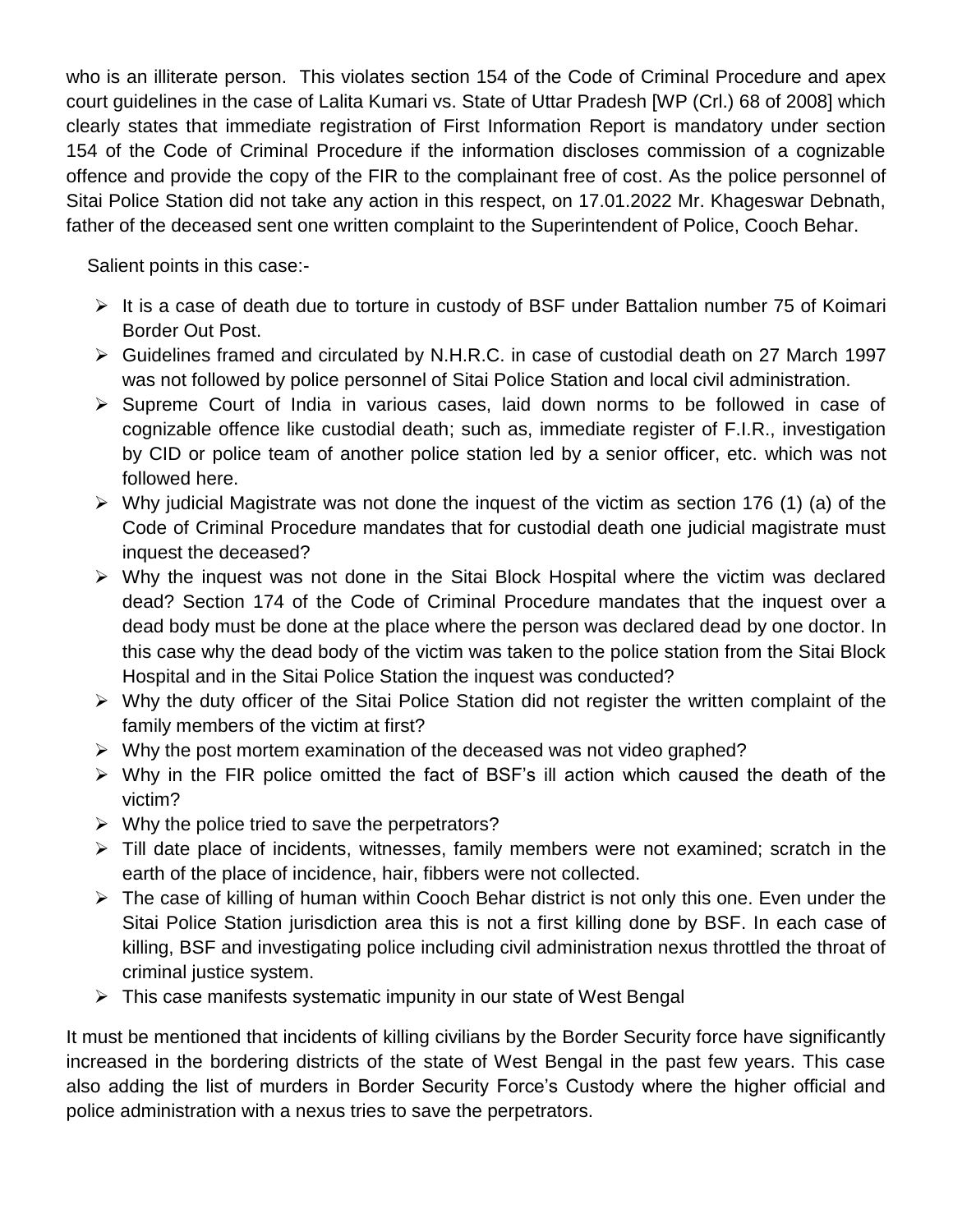The perpetrator Border Security force personnel not only violated the rights guaranteed in Article 21 of Indian Constitution but also the premise of Article 7 of International Covenant on Civil and Political Rights as well as the Goal number 8 and 16 of Sustainable Development Goal earmarked by United Nations and in both these international instruments; the government of India is a party and have agreement. The incident and subsequent impunity legitimize our long standing demand for immediate ratification of United Nations Convention against Torture and Other Cruel, Inhuman or Degrading Treatment and Punishment.

Hence I seek your urgent intervention in this present complaint with the following demands of justice to the family of the victim –

- BSF should be posted in actual border and not inside the villages.
- The whole incident must be investigated by a neutral agency appointed by the Commission.
- This unlawful death should be properly investigated in line with Minnesota Protocol.
- The unnatural death case initiated by Sitai Police Station on 12.12.2021 must be investigated properly under the appropriate legal provision.
- The administration must take appropriate steps to control cross border smuggling in bordering villages.
- The guilty Border Security Force personnel involved in killing in custody must be booked and prosecuted in open court of law; not under in camera proceedings where accused, prosecutor and judge are brothers.
- Disciplinary action should be initiated against the then on duty police personnel of Sitai Police Station who without doing the inquest in the place where the victim was declared dead, taking the victim's dead body to the Sitai Police Station.
- Sitai Police with the nexus of BSF made fabricated the original written complaint of the victim's family. Therefore, immediate steps to be taken to record the statements of the victim's family members by one judicial magistrate under section 164 of the Code of Criminal Procedure.
- Police personnel involved in fabricating the victim's complaint should be immediately charged with section 192 and 201 of the Indian Penal Code.
- The family of the victim must be duly compensated and security and safety of the witnesses and family members must be ensured.

Thanking you, Yours truly

Kirity Roy Secretary, MASUM & National Convener, PACTI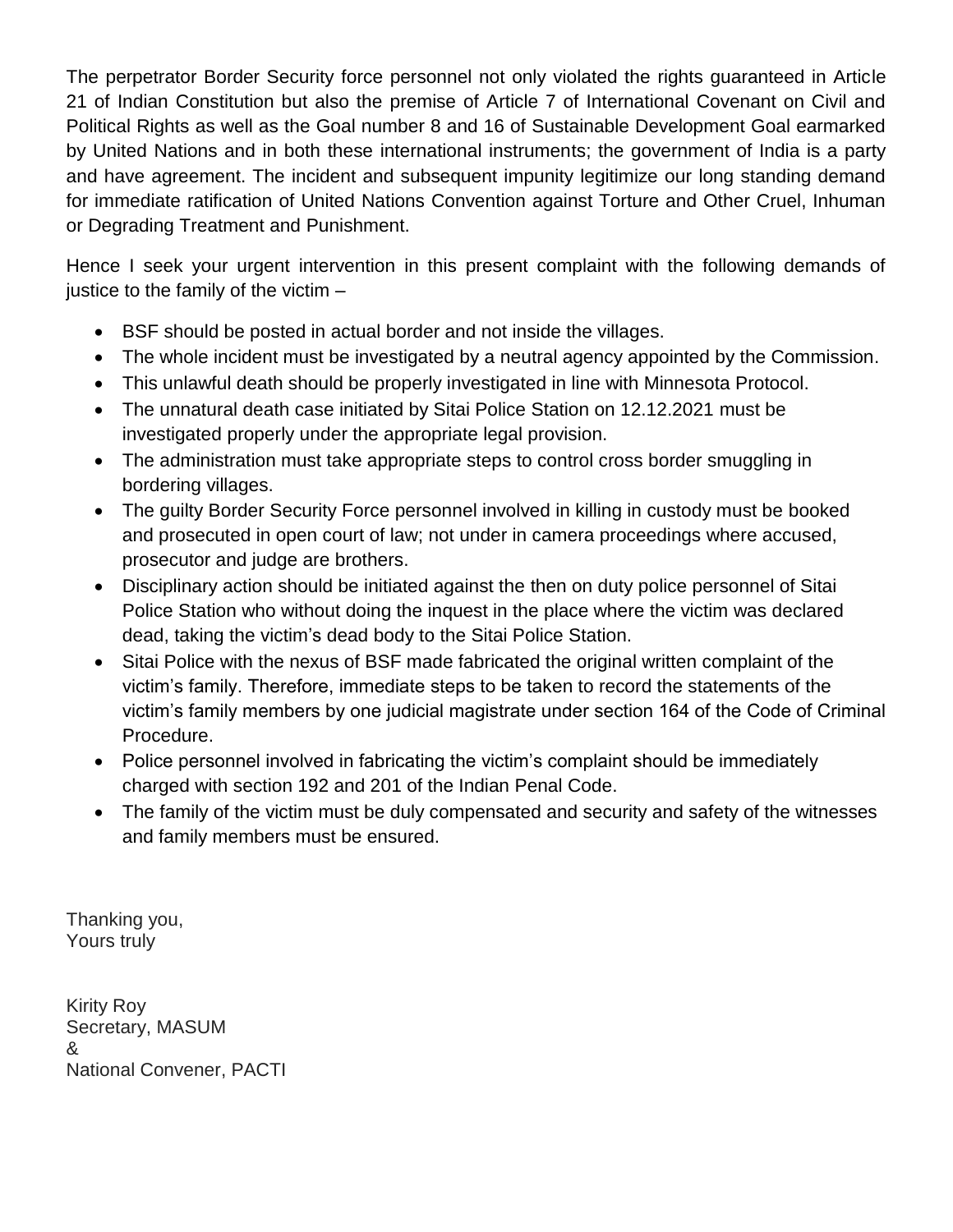**Details of the victim:** Mr. Bikash Debnath, son of Mr. Khageshwar Debnath, aged about 31 years, Religion Hindu, residing at Uttar Chamta village under Sitai Block and Police Station in the district of Cooch Behar.

**Details of the secondary victims:** (1) Mr. Khageshwar Debnath, father of the deceased victim, aged about 58 years, by occupation labour; (2) Mrs. Jayanti Debnath, mother of the deceased victim, aged about 48 years by occupation labour (3) Master Samir Debnath, elder son of the deceased victim, aged about 12 years; (4) Master Sagar Debnath, son of the deceased victim, aged about 9 years. All are residing at Digaltari village under Dinhata II Block and Sahebganj Police Station, District Cooch Behar.

**Date and Time of the incident:** On 12.12.2021 at about 1.15 am and subsequent thereafter.

**Place from where victim's body was recovered:** In the field 20 meter distance from the border fencing gate number 35

**Details of the witnesses:** (1) Mr. Chandan Debnath, residing at Uttar Chamta village under Sitai Block and Police Station in the district of Cooch Behar.

**Details of the perpetrators:** (1) Company Commandant and on duty Border Security Force personnel of Koimari Border Out Post, Battalion number 75; (2) On duty police officer at Sitai Police Station dated 12.12.2021, (3) Inspector in Charge of Sitai Police Station

**Details of the incident:** The family of Mr. Bikash Debnath is very poor. Most of the time in a year they worked in various states as migrant labours. His parents are working in the brick field as labour. Few years back, the victim's wife ran away from the house with another boy, when the victim was going for work as a migrant labour. He has two children and presently he is working in his locality as daily wage labour. As his financial condition is very weak, some people lured him to earn more money by smuggling things throughout the Indo-Bangladesh border. On 11.12.2021 at about 6 pm they called him and took him away with them. On the next day dated 12.12.2021 at about 11 am the family members of the victim were informed by the villagers that their son's body was later in the field. It is alleged that on 12.12.2021 at about 1.30 am 4 to 5 BSF constables attached with Koimari Border Out Post, Battalion number 75 apprehend the victim near the fencing gate number 35. He was tortured brutally and beaten with rifle butt, boots, and fists. BSF personnel with their boot cladding feet pressurized upon the chest of the victim. The victim started to scream in great pain. From 1.30 am to 3.30 am those BSF personnel continuous tortured the victim inhumanly and after that they left the victim in that place and allowed him to die. They did not take the victim to the hospital for his treatment. The villagers told to our fact finder that in the place of incidence there are some scratch marks on the land.

On 12.12.2021 police personnel of Sitai Police Station came to the spot at about 12.30 pm and took the body of the victim to the Sitai Block Hospital where the on duty doctor declared the victim as brought dead. One Unnatural Death case was registered vide Sitai Police Station U/D Case number 33/2021 dated 12.12.2021. Under section 174 of the Code of Criminal Procedure it is the general rule that in which place the body is declared dead, at that place and in same situation the inquest over the dead body must be done. But here the police personnel of Sitai Police station took the deceased body of the victim to Sitai Police Station and there at about 5 pm the inquest was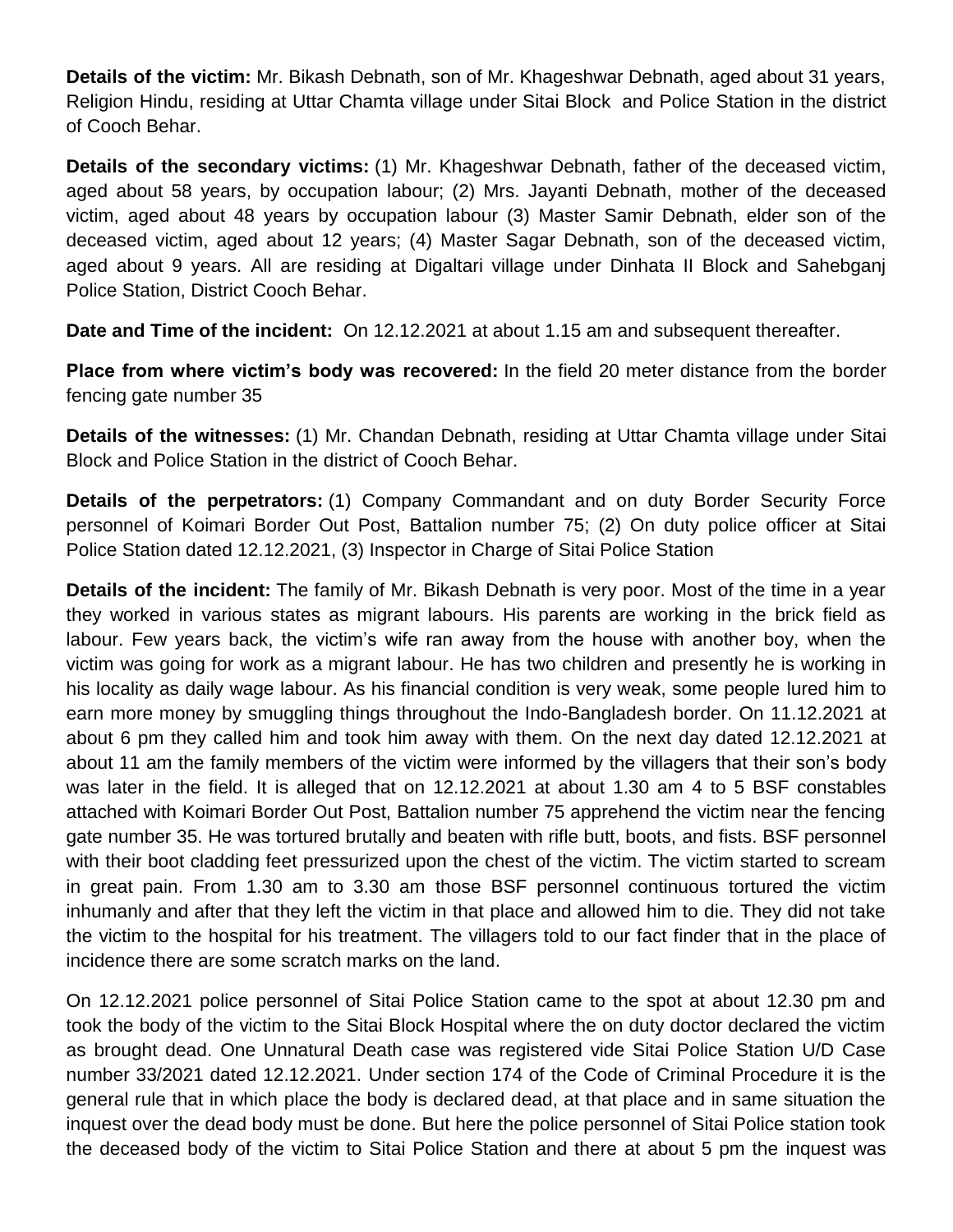done by one police officer and one Executive Magistrate. Mr. Bisweswar Debnath one elder brother of the deceased victim presented there at the time of inquest. It is also to be noted that under section 176 (1) (a) of the Code of Criminal Procedure it is mandatory to inquest the dead body of the victim of custodial death case by one judicial magistrate, but in this case no judicial magistrate inquest the body of the victim.

On 13.12.2021 post mortem examination of the deceased victim was conducted at Mathabhnaga Sub Divisional Hospital and at about 5 pm on that day the dead body of the victim was handed over to the family members of the victim.

On 12.12.2021 Mr. Khageswar Debnath, father of the victim lodged one written complaint to the Sitai Police Station. The then on duty police officer took the written complaint of the victim's father but did not provide any received copy of the complaint. Till time the victim's family have no information whether their complaint was acknowledged or not. Section 154 of the Code of Criminal Procedure mandated that after receiving any complaint of cognizable offence, the on duty police officer have to register such complaint and a copy of the same must be provided to the complainant at free of cost but in this case the police did not perform their duties properly. The on duty police officer told to the father of the victim that he would provide him the received copy of the complaint after four to five days but till time the concerned police did not provide any received copy of his complaint letter and even no action has been taken on his allegation of custodial murder of his son by the BSF.

On the next dated 13.12.2021 day from the GR section we received the information that one case was registered by the Sitai police vide Sitai Police Station case number 198/21 dated 12.12.2021 under section 302 of Indian Penal Code. But in the FIR copy police did not mention the details of the accused just only mentioned 'unknown persons'. No signature or thumb impression of the complainant was received in the FIR copy. In the complaint copy attach with FIR there is no specific allegation against the BSF authority. We have an apprehension that police with the nexus of BSF made a fabricated complaint and took the signature of Mr. Biseswar Debnath, elder brother of the victim who is also an illiterate person. The original written complaint submitted before the Inspector in Charge of Sitai Police Station by Khageswar Debnath which was not registered but after that police with the nexus of BSF made one fabricated complaint where there is no allegation against BSF and registered that complaint by receiving the thumb impression of Mr. Biseswar Debnath, elder brother of the deceased. In this connection the involved police personnel must be charged with fabricating false evidences and causing disappearance of evidences of offence.

As police personnel of Sitai Police Station did not take any action in this respect and fabricated the documents, on 17.01.2022 Mr. Khageswar Debnath, father of the victim again sent one complaint letter to the Superintendent of Police, Cooch Behar through registered post but till date no investigation has been started to dig out the truth of the victim's death.

To conclude, I pray before Commission, please treat this case as an example and thorough enquiry should be done by the Commission's Special Rapporteur of Eastern Zone.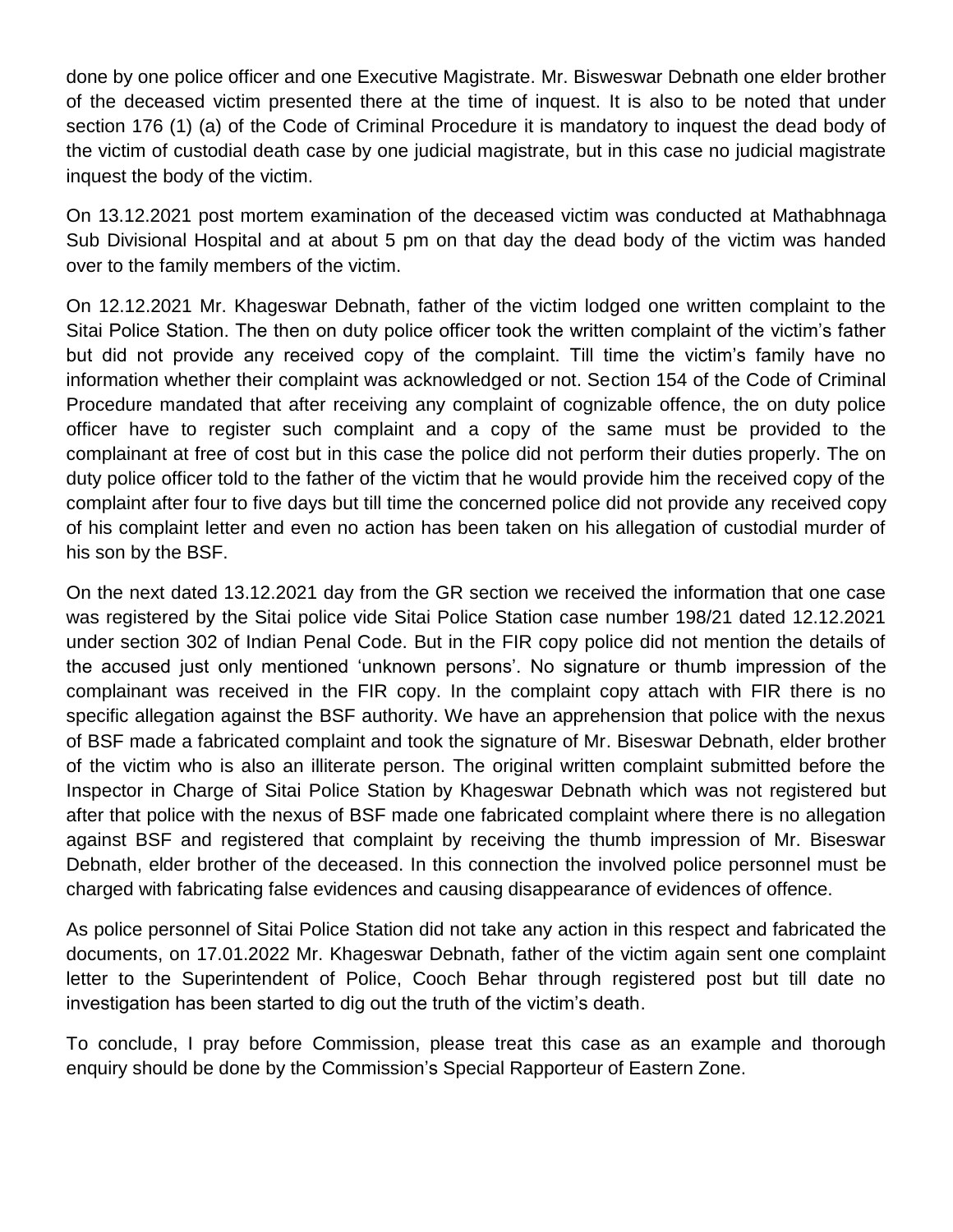$420/21$  $C - I$  $C$  $I +$ 

 $Tht16$ Sitai tolice station Gita Grebbakon tanati  $2341214$ 

lelles Lice

**DATILY DAY** 

ezubalk, 1941 141 Avelalese

ð

 $27.51$ 

いま

**UKAK** 

ste.  $2, 2, 7, 7$ 

í.

**KUNLISTER**  $81413$ 

Com, Alvi

TATINTA (

 $\widetilde{\widetilde{r}}$ orte

 $511$ 

 $2$   $\overline{C}$ 

 $-9$ <del>119</del>4.12/12/2021

 $4.27201$ Cole 1418 (create etclickes rate) Jeresil nevery after BIGIT, (21) -bibiti, stran. Theods, paint Mithaly as vertil रिह का भाग के मार्ग गर मार्ग में का का का का का का मार्ग Mia  $9 - 1$  The masser and the page of the contract of the contract of Tan ATETHO' RATAL OTHI- FROMS JOHNTA 1012 FAXIM MALTIME Galargo (8302968334) And a reta Terrar stand Tetemia I can trast-arti torrare torática derrarásia TO-173 3 tranh por unturno 1 can mas forma tols সার্ভা (अर् रमय श्या जिम्मिकत। जमक श्रे 12/17/2021 श्रीक्रम रे का अध्य कार्यकारी मानत २२० P.M बाजाय र अर्थ सुराष्ट भार टें ने उन्नार आस्त की राज से अर्थ में पान 150 फिर्मात मूर्त ( अनेजी - उनमिए सिर्कार भूखम अमर्गमे मूर दि  $\frac{156}{156}$  the  $\frac{1}{2}$  l  $\frac{1}{2}$  and the the Twitted for the  $\frac{1}{2}$  the  $\frac{1}{2}$  $\frac{1}{10}$  sets to the following the strategy of the state of the state of craft Jingson tra can, siamp craft orcha torrangon Res  $\frac{1}{4812}$  +  $\frac{1}{814}$  metri 100 + 07;  $\frac{1}{4}$  100 + 100 + 100 + 100 + 100 + 100 + 100 + 100 + 100 + 100 + 100 + 100 + 100 + 100 + 100 + 100 + 100 + 100 + 100 + 100 + 100 + 100 + 100 + 100 + 100 + 100 + 100 + 100 + দূৰে সৰ্থাত সাজাৰ ধাৰেৰ নাগৰক্ষণিতে জাগাৰ জাৰ্পক প্ৰবৃত্ত उन गाम) स्थान कुका दिने । स्थानार पूरे मिश्राम स्मान खार क्रियाम दिवनाया- कि, कि- का कामना कारणी उत्तर भूव करण

Oroga suzporpia faunk farfas farana Gorfan  $-$  car of propositive mass is to propose the analysis  $-26$  + 229 + 2014) and the fighted to the

Crafterial leaved the أخذاه مسعا the rid the company of the standing  $m_1 \times n_2 \mathbb{Z}^4$  $76$  and  $7277$ Canimals Narjinary  $A.$  Bandhan to f  $u \sim 1$  $LTI$  $4^{124}$  ar  $15.55$  $L_{\perp}$ 'বিশেষৰ 'দেশোগ Lan  $i$ wys/ $i$   $i$ 问 8816726137 or Roinan Received At s'Itni PS at IC. 50 ha vide situa PS GAEND 480 THE CALL TO BE THE THE THE REAL OF THE BOY of worders St for AR BARDHAN for its investigation, alm 12/0/2021 Inspector In-Charge Sitai P.S. Dist - Cooch Behar

**Police started one case of murder according to this written complaint, but no copy was given to the complainant, no signature was taken in the FIR format as complainant, not written according to his statement.**